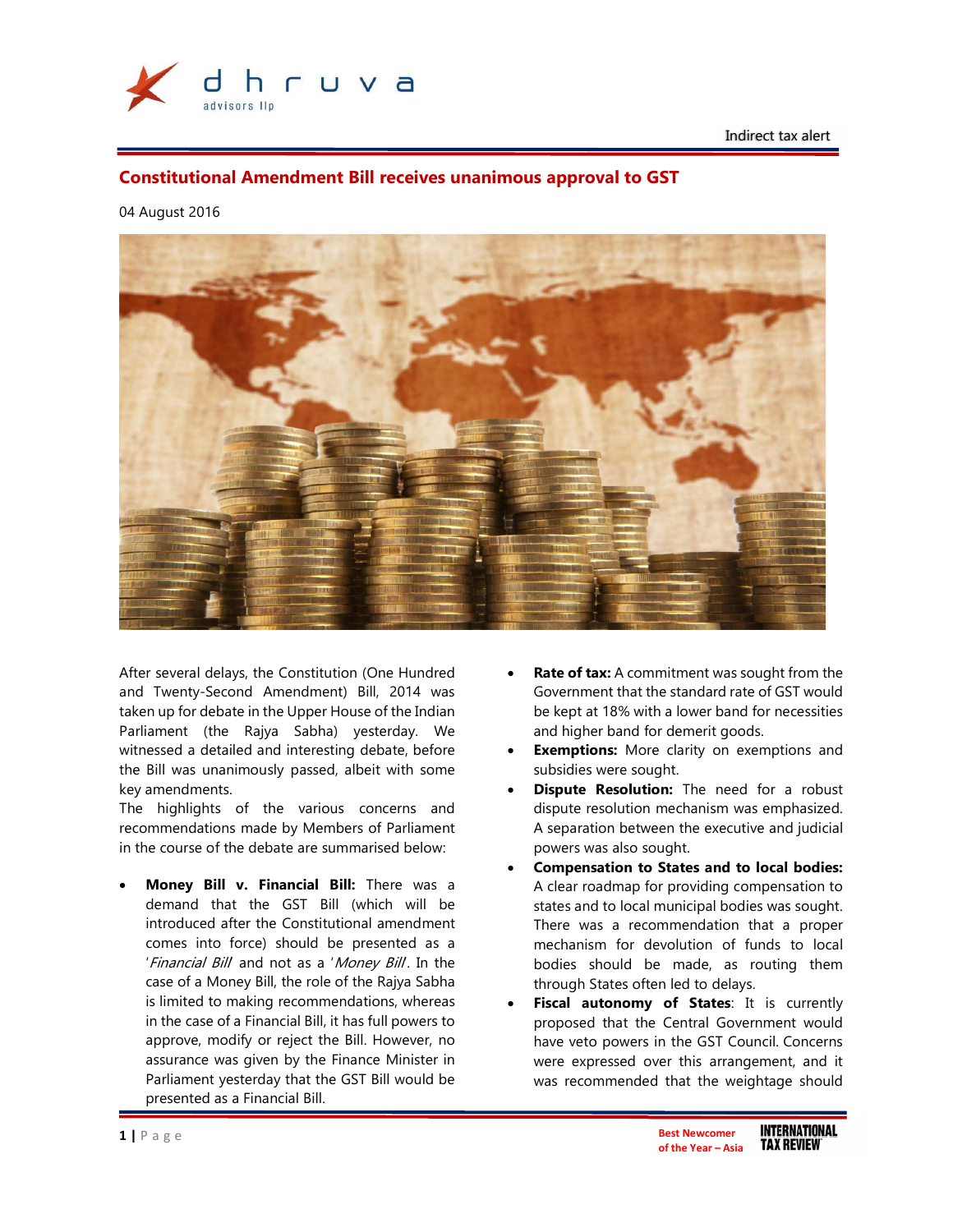

revised such that 3/4th of the voting power would be with the States and 1/4th with the Central Government.

• Administrative compliance: To bring about ease of compliance, it was suggested that taxpayers ought not to be subjected to dual scrutiny of both the Centre & State authorities.

What is interesting to note is that despite several issues and concerns raised in the course of the debate, the Bill was passed unanimously with following five amendments: (1) Removal of the provision of a 1% additional tax on inter-State trade, (2) Mandatory compensation to be provided by the Central Government for any losses to States for five years, (3) the GST council is mandated to establish a mechanism to adjudicate disputes between the Centre and the State or between the States inter se (4) A clarification that the States' share of Integrated Goods & Services Tax (IGST) will not be a part of Consolidated Fund of India, and (5) restating that Central Goods & Service Tax and Centre's share in IGST will form part of the States' devolution pool.

# Next Steps

Since amendments have been made to the Constitutional Amendment Bill, the Bill will now go back to the Lower House (Lok Sabha) for its approval. The Government has already moved the amended Bill before the Lok Sabha today. Since the Bill has already been unanimously approved, an expedited approval is expected.

Thereafter, the Bill will be placed before the Legislative Assemblies of the States as and when they are in session. At least half of the States need to ratify the Bill, post which it will be put up for the assent of the President of India. Considering the political consensus on display in the Rajya Sabha yesterday, this process could proceed reasonably quickly.

Once Presidential assent is received, the GST Council with representatives from the Central Government and the States will have to be formed within 60 days. The Council has been entrusted with the task of deciding some key aspects such as rate of tax, the text of the GST bills, dispute resolution mechanisms

etc. The GST Bills, as finalized by the Council will thereafter be taken up by Parliament. This is likely in the forthcoming winter session of Parliament. In parallel, the States will need to enact the State Goods & Services Tax (SGST) statutes.

Today, the Government outlined a road-map for GST targeting 1 April 2017 as the roll-out date. The focus areas of the Government are the legal framework, change management (appointment and training of officers) and roadmap for IT infrastructure, wherein the proposal is to launch the testing of software by January 2017.

The Government has further acknowledged that there are several other areas which need attention such as calculation of revenue base of Central Government & States, an acceptable rate structure, compensation to States, exemption list, threshold limit, dual control and consensus on Model GST law.

# What should taxpayers do?

It is now certain that GST will be a reality and it is only a matter of time as to its implementation. Considering that the GST Bills might be taken up by Parliament in the winter session, the window available for taxpayers to identify and make representations on areas of concern is fairly narrow. Taxpayers will have to urgently analyze the impact of proposed GST law on their businesses as this could have a multi-faceted effect on product pricing, supply chain, cash flows, IT systems, operational strategies, long term contracts etc. Similarly, employees across levels will need to be trained on the day-to-day operational changes that the proposed law will entail.

It is currently proposed that the GST will come into force on 1 April 2017. Considering that the GST Bills will be taken up only in the Winter session for deliberation and discussion, this deadline is ambitious. In any event, there is always the possibility that GST could be brought into force in the course of the financial year 2017-18. Given these time frames, urgent preparation is the need of the hour.